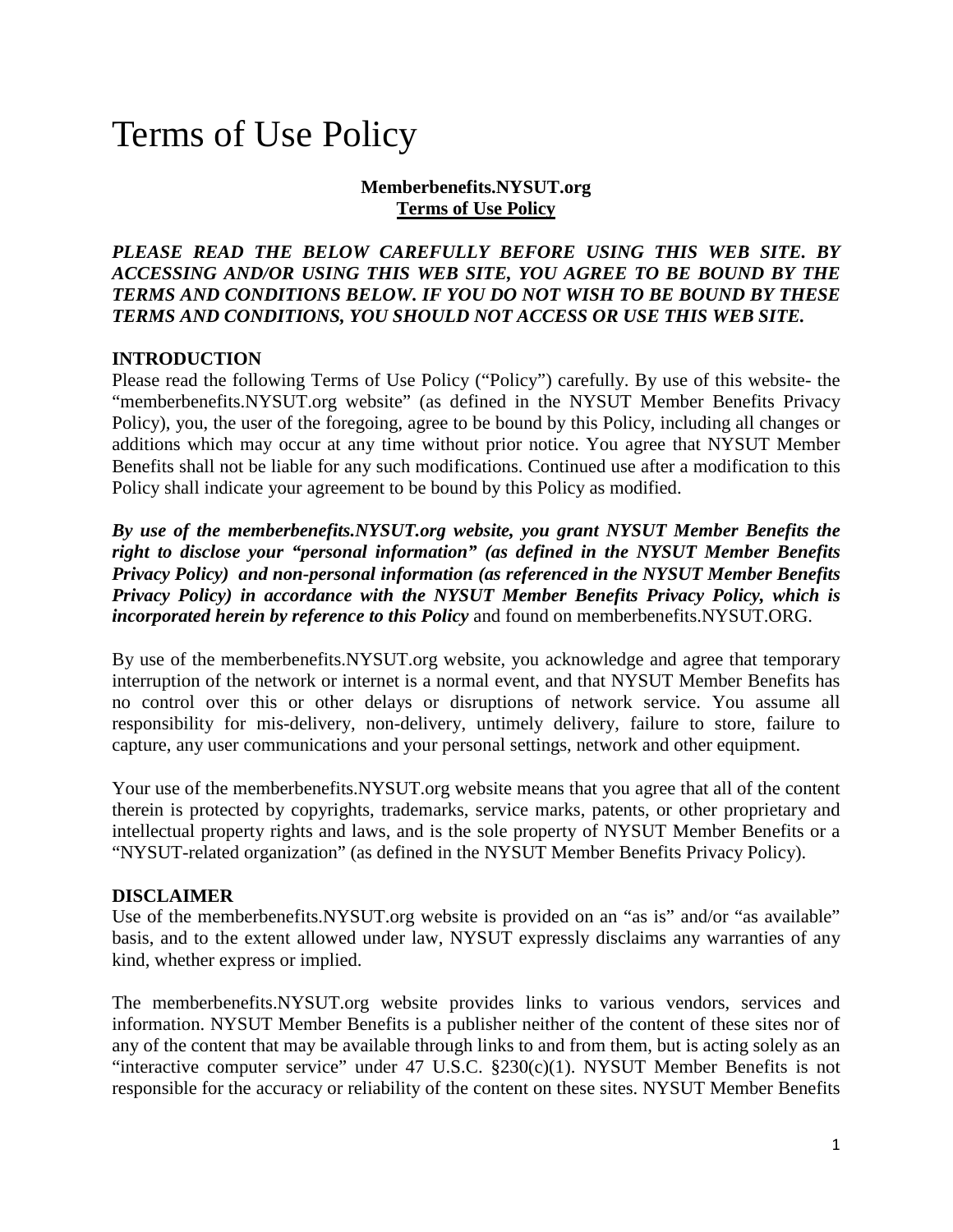is not responsible for the operation of any linked site, including damages resulting from content, services or advertising. NYSUT Member Benefits reserves the right to discontinue service and discontinue access to any site, and any features thereon, at any time without notice to you. NYSUT Member Benefits will not be liable to you or any other party by the exercise of this right.

At times, content available through the memberbenefits.NYSUT.org website may represent the opinions and judgments of an information provider, site user, or other person or entity not connected to NYSUT Member Benefits. NYSUT Member Benefits is not responsible for, the accuracy or reliability of any opinion, advice or statement made by anyone other than an authorized NYSUT Member Benefits spokesperson speaking in her or his official capacity.

# **REGISTRATION AND USER'S MATERIALS**

In order to access certain content on the memberbenefits.NYSUT.org website, you may be required to establish an account name and personal password. You are solely responsible for maintaining the confidentiality of your account name and password. By registering your account name and password, you are agreeing to provide truthful and accurate information including any necessary updates and not to transfer or share your account with anyone. All information gathered by NYSUT Member Benefits from your use of memberbenefits.NYSUT.org website will become the property of NYSUT Member Benefits.

*Subject to the NYSUT Member Benefits Privacy Policy*, any communications or materials that you transmit to the memberbenefits.NYSUT.org website, in any manner, for any reason, will be treated as non-confidential and non-proprietary. While you retain the rights in your communications or materials, you grant to NYSUT Member Benefits and/or its related organizations and NYSUT Member Benefit's designated licensees, a non-exclusive, paid-up, perpetual and worldwide right to copy, distribute, display, perform, publish, translate, adapt, modify and otherwise use such communications and materials for any purpose regardless of the form of medium in which it is used.

## **RULES OF ON-LINE CONDUCT**

Use of the memberbenefits.NYSUT.org website is a privilege subject to applicable laws and regulation. Any use of these services including but not limited to, uploading, downloading, communicating, use of software, images, sounds, data or other information and e-mail is subject to the following rules of conduct.

You will not engage in any conduct that:

- Is threatening, unlawful, abusive, defamatory, libelous, explicitly sexual (graphic and/or text), violent, deceptive, fraudulent, an invasion of privacy
- Harassment in violation of federal or state law
- Discusses illegal activities with the intent to commit or collude to commit them
- Infringes on intellectual property including but not limited to copyright, trademark or trade secrets
- Advertises or solicits advertising, junk mail, spam, gambling, commercial solicitation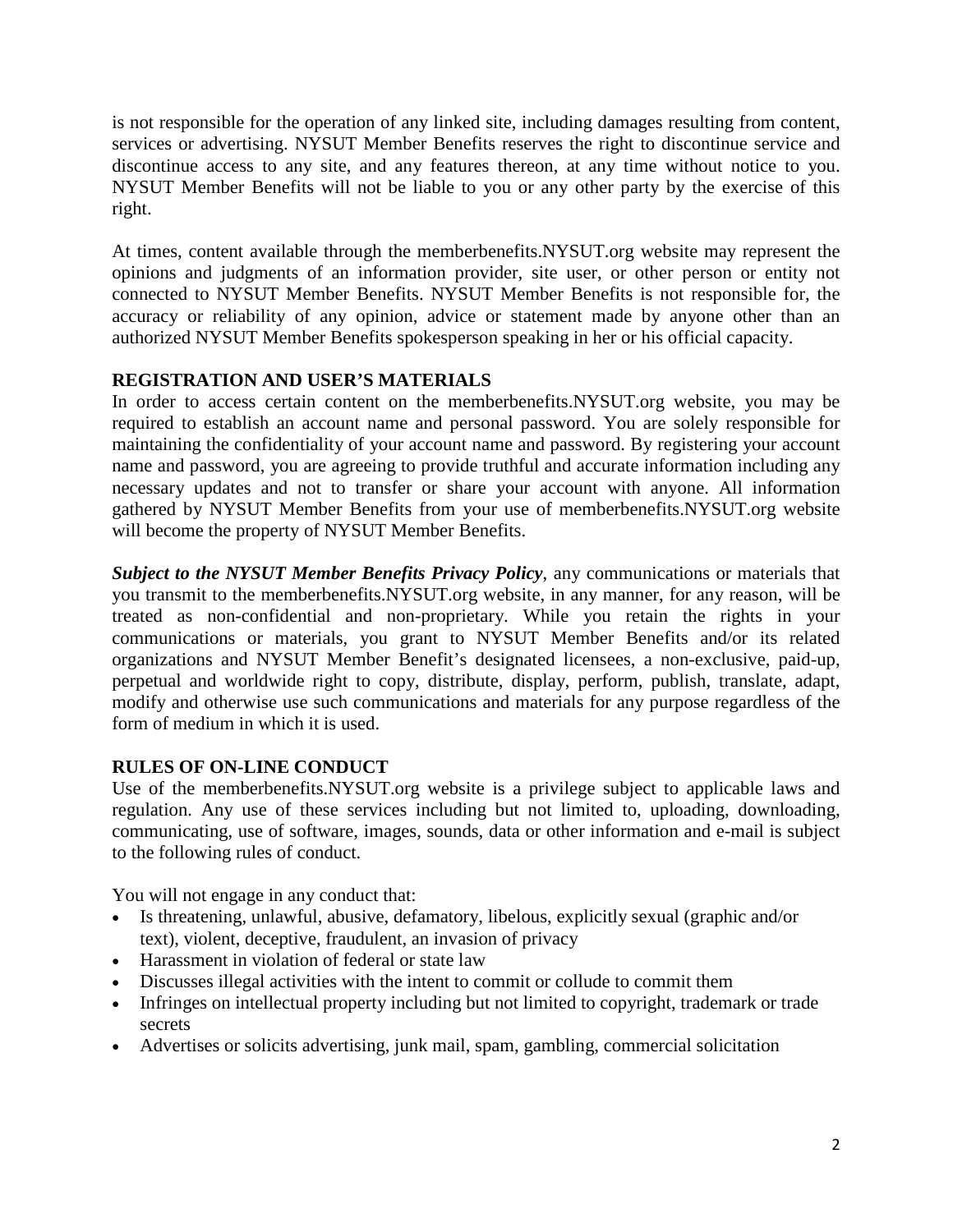- Disrupts, damages, limits or otherwise interferes with software, computer coding, files, programs, hardware, storage, cloud access, ISP access, or otherwise permits unauthorized access to any information or data
- Impersonates any person or entity without limitation

If you engage in any of the conduct listed above or any other prohibited conduct, NYSUT Member Benefits will not assume liability for the harm caused. Because NYSUT Member Benefits assumes no responsibility to monitor, pre-screen or edit your use of the memberbenefits.NYSUT.org website, you are solely responsible for the consequences of your conduct. NYSUT Member Benefits may at any time in its sole discretion terminate your access to the memberbenefits.NYSUT.org website without prior notice. You are required to fully cooperate in any investigation of misuse of the memberbenefits.NYSUT.org website.

If you otherwise abuse your right of access, NYSUT Member Benefits may terminate your access without notice.

## **PERMISSION TO USE MATERIALS**

In consideration for your agreement to this Policy, NYSUT Member Benefits grants you a personal, nonexclusive, non-transferrable license to access and use the memberbenefits.NYSUT.org website. You may download material and information from the website for your own personal, noncommercial use. You may not otherwise copy, reproduce, retransmit, distribute, publish, commercially exploit or otherwise transfer any material. NYSUT Member Benefits is not responsible for the accuracy, copyright compliance, legality, decency, ability to use a site, reliance on the information obtained from a site, or other harm whether based in contract, tort, statute or other law.

*"NYSUT" and the NYSUT logo (displayed below) are service marks of NYSUT , and cannot be displayed or used in any manner without the prior written permission of NYSUT s.* 



NYSUT Member Benefits respects the intellectual property rights of others and we ask that you do the same. If you or any user of the memberbenefits.NYSUT.org website believes that its intellectual property rights have been infringed by a posting on the website, you or the user should send notification to our Designated Copyright Agent (defined below) immediately. To be effective, the notification must include: a physical or electronic signature of a person authorized to act on behalf of the owner of an exclusive right that is allegedly infringed; identification of the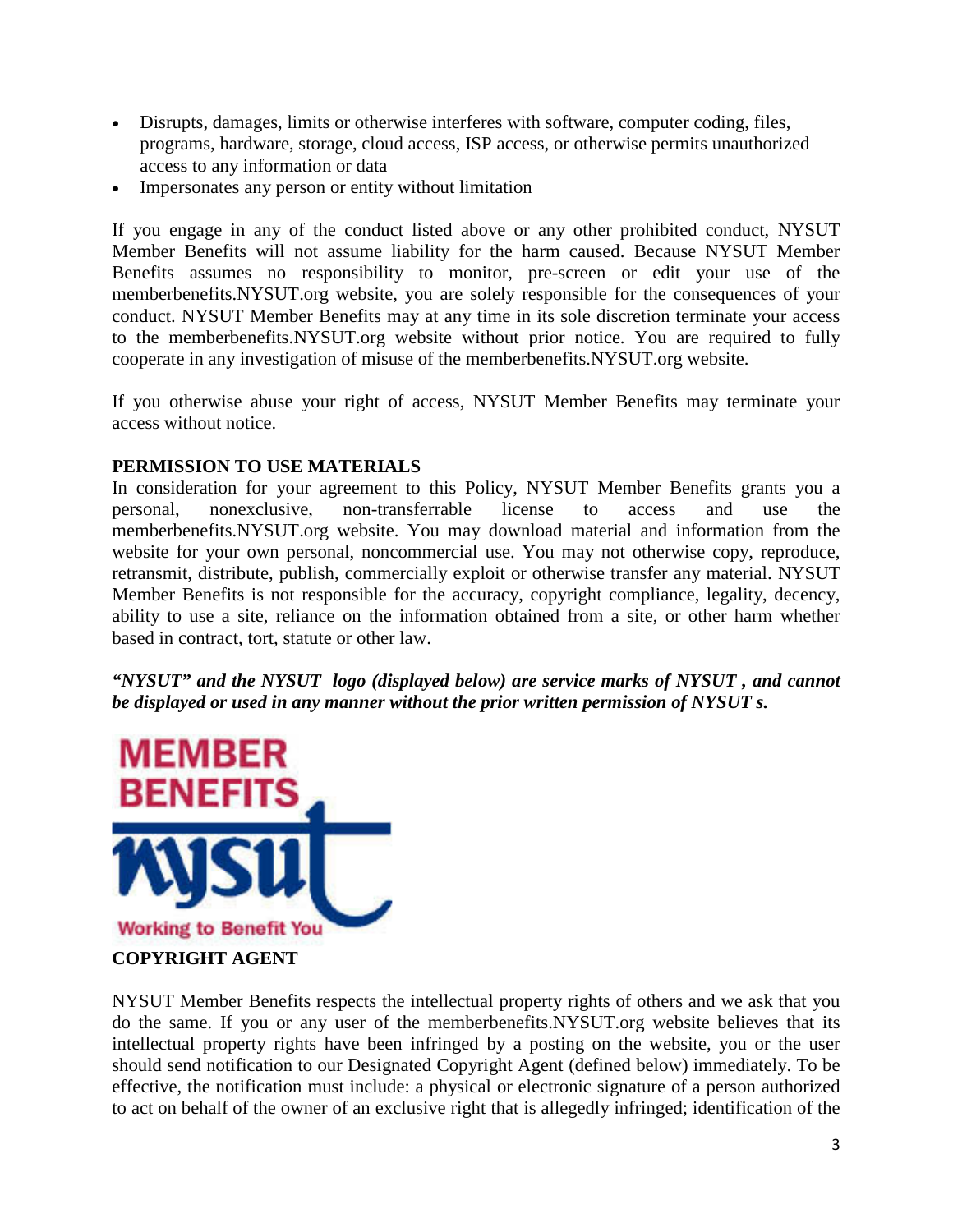work claimed to have been infringed; information reasonably sufficient to permit us to contact the complaining party; identification of the material that is claimed to be infringing; a statement that the complaining party has a good faith belief that use of the material in the manner complained of is not authorized by the intellectual property owner or agent; and a statement that the information in the notification is accurate, under penalty of perjury and that the complaining party is authorized to act on behalf of the owner's behalf.

NYSUT Member Benefits' Designated Copyright Agent is:

NYSUT General Counsel New York State United Teachers 800 Troy-Schenectady Road Latham, New York 12110

#### **INDEMNIFICATION AND LIMITATION OF LIABILITY**

You agree to indemnify and hold harmless NYSUT Member Benefits, NYSUT's affiliates, and each entity's officers, directors, trustees, employees and agents from any claim, losses or damages, including legal fees, resulting from your violation of this Policy or your use of the memberbenefits.NYSUT.org website. Further, you agree to cooperate in any investigation of and in NYSUT Member Benefits' defense of any such claims.

To the extent allowed under law, you agree that NYSUT Member Benefits, NYSUT's affiliates, and each entity's officers, directors, trustees, employees and agents shall not be held liable for any direct, indirect, punitive, incidental, special or consequential damages resulting from the use of, or inability to use the memberbenefits.NYSUT.org website.

To the extent allowed under law, you further agree that NYSUT Member Benefits, NYSUT's affiliates, and each entity's officers, directors, trustees, employees and agents shall not be held liable in any way respecting third-party goods or services offered through the memberbenefits.NYSUT.org website or for assistance in conducting commercial transactions through the website, including without limitation, the processing of orders.

## **GOVERNING LAW, JURISDICTION AND VENUE**

This Policy will be interpreted in accordance with the laws of the State of New York, without regard to the conflicts of laws principles, and to the extent not preempted by federal law. You agree to submit to the exclusive personal jurisdiction and venue of the Supreme Court, Albany County, State of New York and the United States District Court for the Northern District of New York.

#### **ENTIRE AGREEMENT**

This Policy is the entire agreement between the parties concerning the subjects addressed within. It supersedes any and all prior agreements and understandings whether oral or written relative to matters dealt with herein.

## **ACCESSIBILITY**